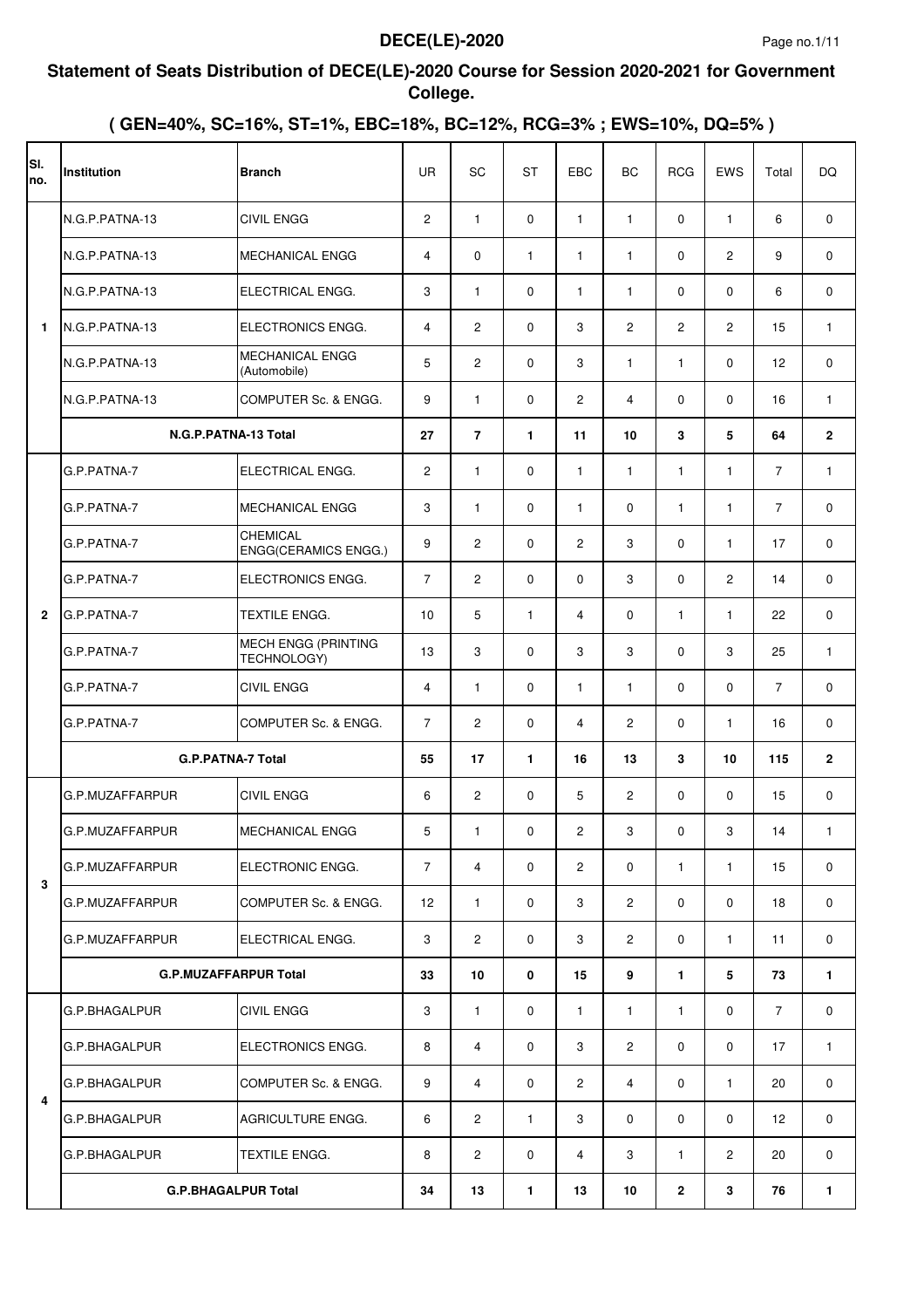#### **Statement of Seats Distribution of DECE(LE)-2020 Course for Session 2020-2021 for Government College.**

| SI.<br>no.     | Institution                | <b>Branch</b>          | <b>UR</b>             | SC             | <b>ST</b>    | EBC                  | BC                    | <b>RCG</b>     | EWS            | Total          | <b>DQ</b>    |
|----------------|----------------------------|------------------------|-----------------------|----------------|--------------|----------------------|-----------------------|----------------|----------------|----------------|--------------|
|                | G.P.SAHARSA                | <b>CIVIL ENGG</b>      | 5                     | $\overline{c}$ | $\mathbf 0$  | $\overline{2}$       | $\overline{2}$        | 0              | $\mathbf{1}$   | 12             | $\mathbf 0$  |
|                | G.P.SAHARSA                | <b>MECHANICAL ENGG</b> | 6                     | $\overline{2}$ | $\mathbf 0$  | $\overline{c}$       | $\mathbf{2}^{\prime}$ | $\Omega$       | $\Omega$       | 12             | 1            |
| 5              | G.P.SAHARSA                | ELECTRICAL ENGG.       | 4                     | $\overline{c}$ | $\mathbf 0$  | $\overline{c}$       | $\overline{2}$        | 0              | 2              | 12             | 0            |
|                | G.P.SAHARSA                | ELECTRONICS ENGG.      | $\overline{4}$        | $\overline{2}$ | $\mathbf 0$  | 2                    | $\mathbf{1}$          | $\mathbf{1}$   | 2              | 12             | 0            |
|                | G.P.SAHARSA                | COMPUTER Sc. & ENGG.   | 5                     | $\overline{c}$ | $\mathbf 0$  | $\overline{c}$       | $\mathbf{1}$          | $\mathbf{1}$   | $\mathbf{1}$   | 12             | 0            |
|                | <b>G.P.SAHARSA Total</b>   |                        | 24                    | 10             | $\mathbf{0}$ | 10                   | 8                     | $\overline{2}$ | 6              | 60             | 1            |
|                | G.P.GAYA                   | <b>CIVIL ENGG</b>      | 3                     | $\mathbf{1}$   | $\Omega$     | $\mathbf{1}$         | $\mathbf{1}$          | $\Omega$       | $\Omega$       | 6              | 0            |
|                | G.P.GAYA                   | MECHANICAL ENGG        | $\overline{2}$        | $\mathbf{1}$   | $\mathbf 0$  | $\mathbf{1}$         | $\mathbf{1}$          | $\Omega$       | $\mathbf{1}$   | 6              | 0            |
| 6              | G.P.GAYA                   | ELECTRICAL ENGG.       | 3                     | $\mathbf{1}$   | $\Omega$     | $\mathbf{1}$         | $\mathbf{1}$          | $\Omega$       | $\Omega$       | 6              | $\mathbf{1}$ |
|                | G.P.GAYA                   | COMPUTER Sc. & ENGG.   | 8                     | 3              | $\Omega$     | 5                    | 3                     | $\overline{c}$ | $\mathbf{1}$   | 22             | $\mathbf{1}$ |
|                | G.P.GAYA                   | ELECTRONICS ENGG.      | 8                     | $\overline{2}$ | $\Omega$     | $\overline{2}$       | 3                     | $\Omega$       | $\mathbf{1}$   | 16             | 0            |
|                | <b>G.P.GAYA Total</b>      |                        | 24                    | 8              | $\mathbf 0$  | 10                   | 9                     | $\overline{2}$ | 3              | 56             | $\mathbf{2}$ |
|                | G.P.DARBHANGA              | <b>CIVIL ENGG</b>      | 3                     | $\mathbf{1}$   | $\Omega$     | $\mathbf{1}$         | $\mathbf 0$           | $\mathbf{1}$   | $\mathbf{1}$   | $\overline{7}$ | $\mathbf{1}$ |
|                | G.P.DARBHANGA              | <b>MECHANICAL ENGG</b> | 3                     | $\mathbf{1}$   | $\mathbf 0$  | $\mathbf{1}$         | $\mathbf{1}$          | $\mathbf{1}$   | $\Omega$       | $\overline{7}$ | $\mathbf 0$  |
| $\overline{7}$ | G.P.DARBHANGA              | ELECTRICAL ENGG.       | 3                     | $\mathbf{0}$   | $\mathbf{1}$ | $\mathbf{1}$         | $\mathbf{1}$          | 0              | $\mathbf{1}$   | $\overline{7}$ | $\mathbf 0$  |
|                | G.P.DARBHANGA              | ELECTRONICS ENGG.      | 10                    | $\mathbf{1}$   | $\Omega$     | $\mathbf{1}$         | $\mathbf{1}$          | 0              | 2              | 15             | $\mathbf 0$  |
|                | G.P.DARBHANGA              | COMPUTER Sc. & ENGG.   | 9                     | $\overline{2}$ | $\mathbf 0$  | $\mathbf{1}$         | $\mathbf{1}$          | 0              | $\overline{4}$ | 17             | 0            |
|                | <b>G.P.DARBHANGA Total</b> |                        | 28                    | 5              | $\mathbf{1}$ | 5                    | 4                     | 2              | 8              | 53             | 1.           |
|                | <b>G.P.BARAUNI</b>         | <b>CIVIL ENGG</b>      | $\overline{c}$        | $\mathbf{1}$   | $\mathbf 0$  | $\mathbf{1}$         | $\mathbf{1}$          | $\mathbf{1}$   | 0              | 6              | $\mathbf{1}$ |
|                | <b>G.P.BARAUNI</b>         | COMPUTER Sc. & ENGG.   | 4                     | $\mathbf{1}$   | 0            | $\overline{2}$       | 3                     | $\mathbf 0$    | $\overline{2}$ | 12             | 0            |
| 8              | G.P.BARAUNI                | <b>ELECTRONICS</b>     | 3                     | 3              | 0            | 3                    | 3                     | 0              | $\overline{2}$ | 14             | 0            |
|                | <b>G.P.BARAUNI</b>         | CHEMICAL ENGG.         | $\mathbf{1}$          | $\mathbf{1}$   | 0            | $\mathbf{1}$         | 0                     | 0              | 0              | 3              | 0            |
|                | <b>G.P.BARAUNI Total</b>   |                        | 10                    | 6              | 0            | $\overline{7}$       | $\overline{7}$        | 1              | 4              | 35             | 1.           |
|                | <b>G.P.PURNEA</b>          | <b>CIVIL ENGG</b>      | $\overline{2}$        | $\overline{2}$ | 0            | $\mathbf{1}$         | $\mathbf{2}$          | 0              | $\mathbf{1}$   | 8              | 0            |
|                | <b>G.P.PURNEA</b>          | <b>MECHANICAL ENGG</b> | $\mathbf{2}^{\prime}$ | $\mathbf{1}$   | 0            | $\mathbf{2}^{\circ}$ | $\mathbf{1}$          | 0              | $\mathbf{1}$   | 7              | $\mathbf{1}$ |
| 9              | <b>G.P.PURNEA</b>          | ELECTRICAL ENGG.       | 3                     | $\overline{2}$ | $\mathbf 0$  | $\mathbf{1}$         | $\mathbf{1}$          | $\mathbf 0$    | 0              | 7              | 0            |
|                | <b>G.P.PURNEA</b>          | ELECTRONICS ENGG.      | 4                     | $\overline{2}$ | 0            | 4                    | 0                     | $\mathbf{1}$   | $\mathbf{1}$   | 12             | 0            |
|                | <b>G.P.PURNEA</b>          | COMPUTER Sc. & ENGG.   | 16                    | $\overline{4}$ | $\mathbf{1}$ | 3                    | $\overline{2}$        | 1              | 0              | 27             | 0            |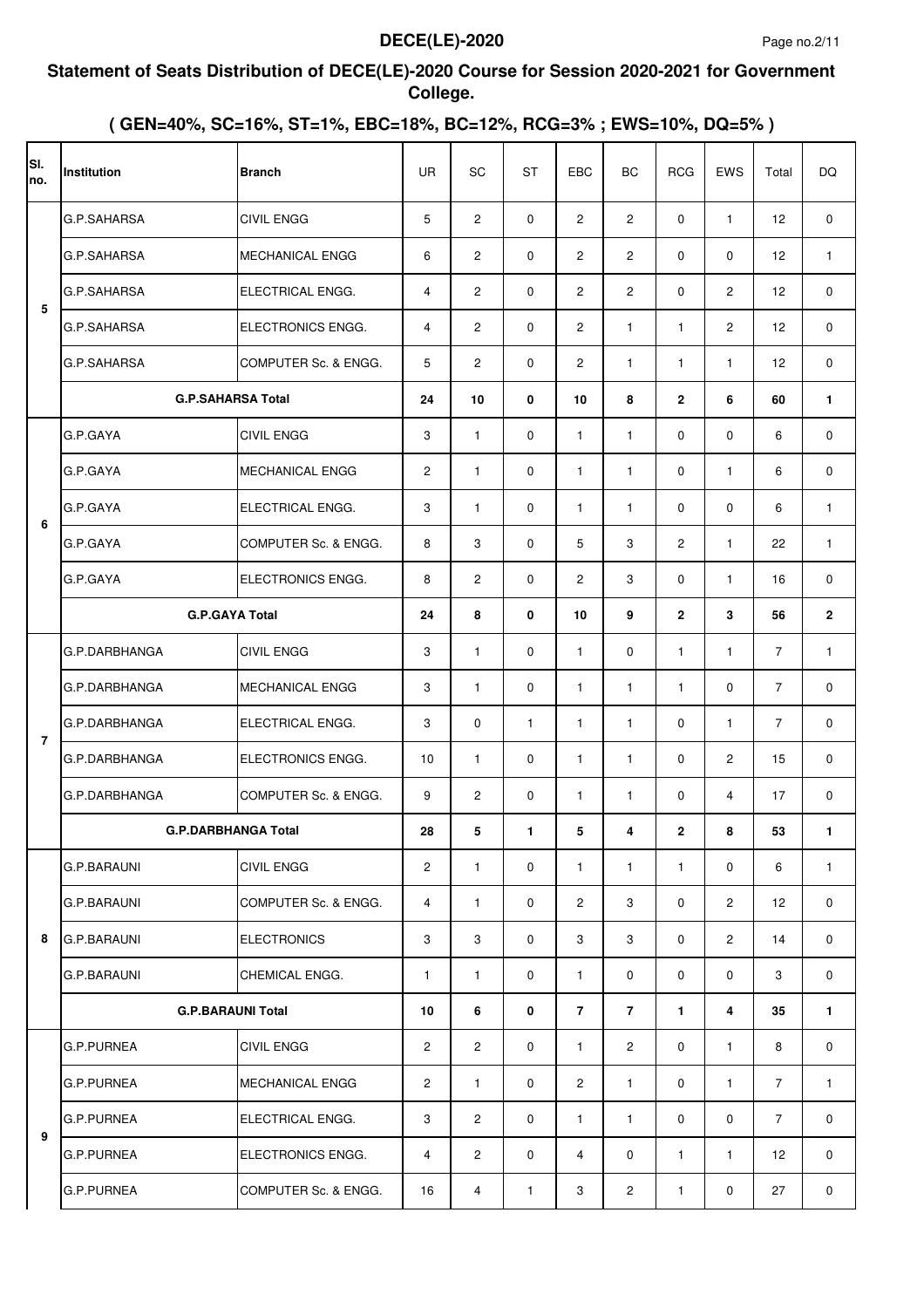#### **Statement of Seats Distribution of DECE(LE)-2020 Course for Session 2020-2021 for Government College.**

| SI.<br>no. | Institution                | <b>Branch</b>              | <b>UR</b>      | SC             | <b>ST</b>      | EBC            | <b>BC</b>      | <b>RCG</b>   | <b>EWS</b>     | Total          | <b>DQ</b>      |
|------------|----------------------------|----------------------------|----------------|----------------|----------------|----------------|----------------|--------------|----------------|----------------|----------------|
|            | <b>G.P.PURNEA Total</b>    |                            | 27             | 11             | 1              | 11             | 6              | $\mathbf{2}$ | 3              | 61             | $\mathbf{1}$   |
|            | G.P.CHAPRA                 | <b>CIVIL ENGG</b>          | 3              | $\mathbf{1}$   | $\mathbf{0}$   | $\overline{2}$ | $\mathbf{1}$   | 0            | $\mathbf 0$    | $\overline{7}$ | $\mathbf 0$    |
|            | G.P.CHAPRA                 | COMPUTER Sc. & ENGG.       | 1              | $\mathbf{1}$   | $\mathbf 0$    | $\mathbf{1}$   | $\mathbf{1}$   | $\mathbf 0$  | $\mathbf{0}$   | 4              | $\mathbf{1}$   |
|            | G.P.CHAPRA                 | <b>MECHANICAL ENGG</b>     | $\mathbf{2}$   | $\overline{c}$ | $\mathbf{0}$   | $\mathbf{1}$   | $\overline{c}$ | 0            | $\mathbf{1}$   | 8              | 0              |
| 10         | G.P.CHAPRA                 | ELECTRONICS ENGG.          | 9              | $\mathbf{1}$   | $\mathbf{1}$   | 3              | $\mathbf{1}$   | $\mathbf{1}$ | $\overline{c}$ | 18             | 0              |
|            | G.P.CHAPRA                 | ELECTRICAL ENGG.           | 2              | $\mathbf{1}$   | $\mathbf 0$    | $\overline{2}$ | $\mathbf{1}$   | $\mathbf 0$  | $\mathbf{1}$   | $\overline{7}$ | 0              |
|            | G.P.CHAPRA                 | MECH.(AUTOMOBILE<br>ENGG.) | 10             | $\overline{2}$ | $\mathbf 0$    | 3              | $\mathbf{1}$   | $\mathbf{1}$ | $\mathbf{1}$   | 18             | $\mathbf 0$    |
|            | <b>G.P.CHAPRA Total</b>    |                            | 27             | 8              | $\mathbf{1}$   | 12             | $\overline{7}$ | $\mathbf{2}$ | 5              | 62             | 1              |
|            | G.P.GOPALGANJ              | MECHANICAL ENGG            | 4              | $\overline{2}$ | $\mathbf 0$    | 4              | $\mathbf{1}$   | $\mathbf 0$  | $\overline{2}$ | 13             | 0              |
|            | G.P.GOPALGANJ              | CIVIL(RURAL) ENGG.         | 4              | $\overline{c}$ | $\mathbf 0$    | $\mathbf{1}$   | 1              | $\mathbf{1}$ | 3              | 12             | 0              |
|            | G.P.GOPALGANJ              | <b>CIVIL ENGG</b>          | 3              | $\mathbf{1}$   | $\mathbf 0$    | $\mathbf{1}$   | 1              | $\mathbf 0$  | $\mathbf 0$    | 6              | 0              |
| 11         | G.P.GOPALGANJ              | ELECTRICAL ENGG.           | 3              | $\overline{2}$ | $\Omega$       | 3              | $\mathbf{2}$   | $\mathbf{1}$ | $\mathbf{1}$   | 12             | $\mathbf{1}$   |
|            | G.P.GOPALGANJ              | ELECTRONICS ENGG.          | 8              | 3              | $\mathbf 0$    | 3              | $\overline{2}$ | $\mathbf{1}$ | $\overline{2}$ | 19             | $\mathbf{1}$   |
|            | G.P.GOPALGANJ              | COMPUTER Sc. & ENGG.       | 13             | $\overline{4}$ | $\mathbf 0$    | 10             | $\mathbf{1}$   | $\mathbf 0$  | $\overline{2}$ | 30             | 0              |
|            | <b>G.P.GOPALGANJ Total</b> |                            | 35             | 14             | $\mathbf 0$    | 22             | 8              | 3            | 10             | 92             | $\overline{2}$ |
|            | <b>G.P.KATIHAR</b>         | <b>MECHANICAL ENGG</b>     | 3              | $\mathbf{1}$   | $\mathbf 0$    | $\mathbf{1}$   | $\overline{4}$ | $\mathbf{1}$ | $\mathbf{0}$   | 10             | 0              |
|            | <b>G.P.KATIHAR</b>         | ELECTRONICS ENGG.          | 9              | $\overline{4}$ | $\mathbf 0$    | $\overline{4}$ | $\mathbf{1}$   | $\mathbf 0$  | $\mathbf{1}$   | 19             | 0              |
|            | 12 G.P.KATIHAR             | ELECTRICAL ENGG.           | 2              | 1              | 0              | 1              | 2              | $\mathbf{1}$ | $\mathbf{1}$   | 8              | 1              |
|            | G.P.KATIHAR                | <b>CIVIL</b>               | $\overline{c}$ | $\overline{2}$ | $\mathbf 0$    | $\mathbf{1}$   | $\mathbf{1}$   | 0            | $\mathbf{1}$   | $\overline{7}$ | 0              |
|            | <b>G.P. KATIHAR TOTAL</b>  |                            | 16             | 8              | 0              | $\overline{7}$ | 8              | $\mathbf{2}$ | 3              | 44             | $\mathbf{1}$   |
|            | G.P.VAISHALI               | <b>MECHANICAL ENGG</b>     | 3              | $\mathbf{1}$   | $\mathbf 0$    | $\mathbf{1}$   | 0              | 1            | $\overline{2}$ | 8              | 0              |
|            | <b>G.P.VAISHALI</b>        | ELECTRONICS ENGG.          | 8              | $\overline{2}$ | $\mathbf{1}$   | 1              | 5              | 0            | 4              | 21             | 0              |
| 13         | <b>G.P.VAISHALI</b>        | ELECTRICAL ENGG.           | 4              | $\mathbf{1}$   | $\mathbf{1}$   | 1              | 0              | 0            | 0              | $\overline{7}$ | 0              |
|            | <b>G.P.VAISHALI</b>        | <b>CIVIL</b>               | 3              | $\mathbf{1}$   | 0              | $\overline{2}$ | $\mathbf{1}$   | 0            | $\overline{2}$ | 9              | 1              |
|            | <b>G.P. VAISHALI TOTAL</b> |                            | 18             | 5              | $\overline{2}$ | 5              | 6              | 1.           | 8              | 45             | 1              |
|            | G.P.LAKHISARAI             | <b>CIVIL ENGG</b>          | 1              | $\overline{2}$ | 0              | 1              | 0              | 0            | 0              | 4              | 0              |
|            | G.P.LAKHISARAI             | ELECTRICAL ENGG.           | $\overline{2}$ | 0              | 0              | 1              | 0              | 0            | 0              | 3              | 1              |
| 14         | <b>G.P.LAKHISARAI</b>      | ELECTRONICS ENGG.          | 12             | $\overline{2}$ | 0              | 0              | 0              | 0            | 1              | 15             | 1              |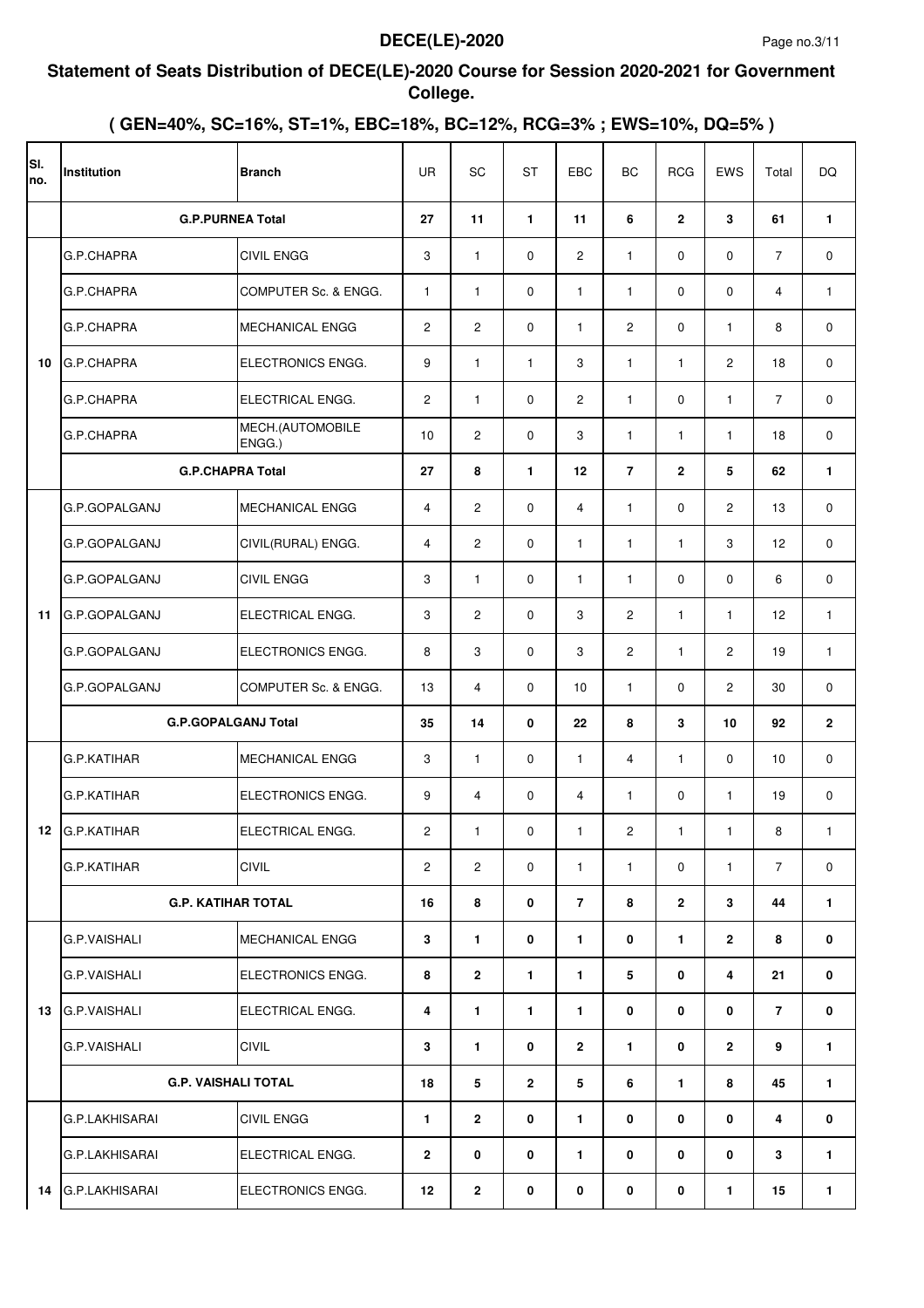#### **Statement of Seats Distribution of DECE(LE)-2020 Course for Session 2020-2021 for Government College.**

| SI.<br>no. | Institution                     | <b>Branch</b>            | <b>UR</b>      | SC                      | <b>ST</b>    | EBC            | <b>BC</b>      | <b>RCG</b>     | <b>EWS</b>              | Total | <b>DQ</b>      |
|------------|---------------------------------|--------------------------|----------------|-------------------------|--------------|----------------|----------------|----------------|-------------------------|-------|----------------|
|            | <b>G.P.LAKHISARAI</b>           | <b>MECHANICAL ENGG</b>   | 3              | 0                       | $\mathbf 0$  | 1              | $\mathbf{1}$   | 0              | $\mathbf 0$             | 5     | 0              |
|            | <b>G.P. LAKHISARAI Total</b>    |                          | 18             | 4                       | 0            | 3              | $\mathbf{1}$   | 0              | $\mathbf{1}$            | 27    | $\overline{2}$ |
|            | G.P.DEHRI ON SONE               | <b>MECHANICAL ENGG</b>   | 4              | $\mathbf{1}$            | $\mathbf 0$  | 1              | 1              | 0              | 1                       | 8     | 0              |
|            | <b>G.P.DEHRI ON SONE</b>        | ELECTRONICS ENGG.        | 8              | $\mathbf{1}$            | 0            | 1              | $\mathbf{2}$   | 0              | $\mathbf{1}$            | 13    | 1              |
| 15         | <b>G.P.DEHRI ON SONE</b>        | ELECTRICAL ENGG.         | 3              | $\mathbf{1}$            | $\mathbf{0}$ | 1              | $\mathbf{1}$   | 0              | $\mathbf{0}$            | 6     | 0              |
|            | <b>G.P.DEHRI ON SONE</b>        | <b>CIVIL</b>             | 3              | $\mathbf{1}$            | $\mathbf 0$  | 1              | $\mathbf{2}$   | $\blacksquare$ | $\mathbf{1}$            | 9     | 0              |
|            | <b>G.P. DEHRI ON SONE TOTAL</b> |                          | 18             | $\overline{\mathbf{4}}$ | $\mathbf 0$  | 4              | 6              | $\blacksquare$ | 3                       | 36    | 1              |
|            | G.P.ASTHAWAN, NALANDA           | <b>MECHANICAL ENGG</b>   | 3              | $\overline{\mathbf{2}}$ | $\mathbf 0$  | 3              | 1              | 0              | $\mathbf{1}$            | 10    | 1              |
|            | G.P.ASTHAWAN, NALANDA           | ELECTRONICS ENGG.        | 11             | $\mathbf{1}$            | $\mathbf{1}$ | 3              | 3              | 0              | $\mathbf{0}$            | 19    | 0              |
| 16         | G.P.ASTHAWAN, NALANDA           | ELECTRICAL ENGG.         | $\mathbf{2}$   | $\mathbf{1}$            | 0            | 1              | 1              | $\blacksquare$ | $\mathbf{1}$            | 7     | 0              |
|            | G.P.ASTHAWAN, NALANDA           | <b>CIVIL</b>             | $\mathbf{2}$   | $\mathbf{1}$            | $\mathbf{1}$ | 1.             | 1              | 0              | $\mathbf{0}$            | 6     | 0              |
|            | G.P. ASTHAWAN, NALANDA TOTAL    |                          | 18             | $5\phantom{.0}$         | $\mathbf{2}$ | 8              | 6              | $\mathbf{1}$   | $\mathbf{2}$            | 42    | 1              |
|            | G.P.SHEOHAR                     | <b>MECHANICAL ENGG</b>   | 4              | $\mathbf{1}$            | 0            | $\mathbf{2}$   | $\mathbf{2}$   | 0              | $\mathbf{1}$            | 10    | 0              |
|            | G.P.SHEOHAR                     | ELECTRONICS ENGG.        | 9              | $\overline{2}$          | $\mathbf{1}$ | $\overline{7}$ | $\overline{2}$ | $\blacksquare$ | $\overline{\mathbf{4}}$ | 26    | $\mathbf{0}$   |
| 17         | <b>G.P.SHEOHAR</b>              | ELECTRICAL ENGG.         | 4              | $\overline{2}$          | $\mathbf 0$  | 3              | $\mathbf{1}$   | 1.             | $\mathbf{0}$            | 11    | 0              |
|            | G.P.SHEOHAR                     | <b>CIVIL</b>             | $\overline{2}$ | $\overline{2}$          | 0            | 1.             | 0              | $\mathbf{2}$   | $\overline{2}$          | 9     | 1              |
|            | <b>G.P. SHEOHAR TOTAL</b>       |                          | 19             | $\overline{7}$          | $\mathbf{1}$ | 13             | 5              | 4              | $\overline{7}$          | 56    | 1              |
|            | <b>G.P.MOTIHARI</b>             | <b>MECHANICAL ENGG</b>   | 3              | 1                       | 0            | 1              | 0              | 0              | 1                       | 6     | 0              |
|            | G.P.MOTIHARI                    | <b>ELECTRONICS ENGG.</b> | 5              | $\overline{2}$          | 0            | 5              | 1              | 0              | $\mathbf{1}$            | 14    | 0              |
| 18         | <b>G.P.MOTIHARI</b>             | ELECTRICAL ENGG.         | $\overline{2}$ | $\mathbf{1}$            | $\mathbf{1}$ | $\mathbf{1}$   | 1              | 0              | 0                       | 6     | $\mathbf{1}$   |
|            | G.P.MOTIHARI                    | <b>CIVIL</b>             | $\mathbf{2}$   | $\mathbf{1}$            | 0            | $\overline{2}$ | 0              | 0              | $\mathbf{1}$            | 6     | 0              |
|            | <b>G.P. MOTIHARI TOTAL</b>      |                          | 12             | 5                       | $\mathbf{1}$ | 9              | $\overline{2}$ | 0              | 3                       | 32    | $\mathbf{1}$   |
|            | G.P.MADHUBANI                   | <b>MECHANICAL ENGG</b>   | 3              | $\mathbf{1}$            | 0            | $\mathbf{2}$   | $\overline{2}$ | 1.             | 0                       | 9     | 0              |
|            | G.P.MADHUBANI                   | ELECTRONICS ENGG.        | 9              | $\overline{2}$          | 0            | $\overline{2}$ | 0              | 0              | $\mathbf{1}$            | 14    | 1              |
| 19         | <b>G.P.MADHUBANI</b>            | ELECTRICAL ENGG.         | 3              | 0                       | 0            | 1.             | 1              | 0              | 1                       | 6     | 0              |
|            | G.P.MADHUBANI                   | <b>CIVIL</b>             | $\overline{2}$ | $\mathbf{1}$            | 1            | 1              | 1              | 0              | $\mathbf{1}$            | 7     | 0              |
|            | <b>G.P. MADHUBANI TOTAL</b>     |                          | 17             | 4                       | $\mathbf{1}$ | 6              | 4              | 1.             | 3                       | 36    | 1              |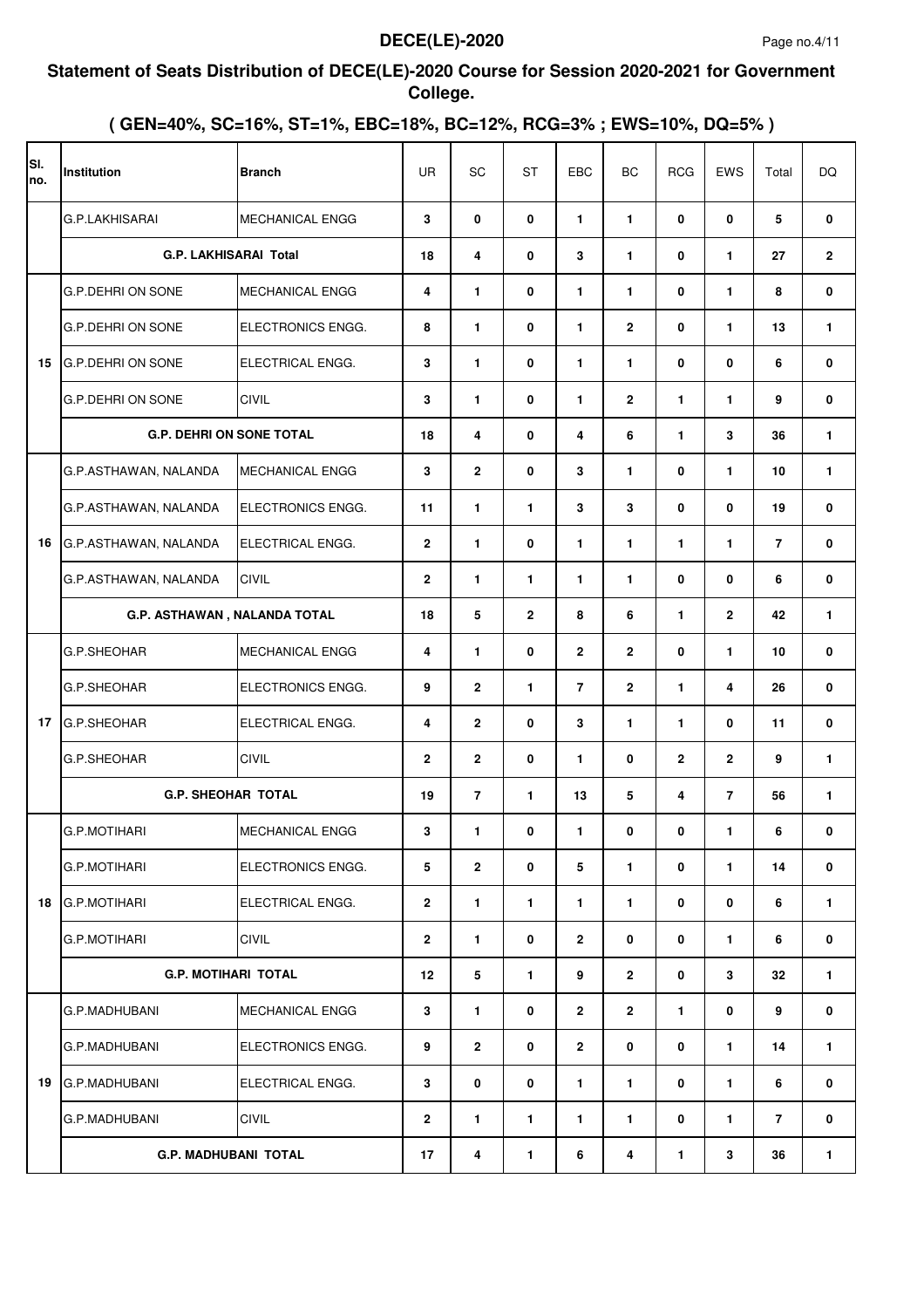#### **Statement of Seats Distribution of DECE(LE)-2020 Course for Session 2020-2021 for Government College.**

| SI.<br>no. | Institution                        | <b>Branch</b>          | <b>UR</b>      | SC             | <b>ST</b>    | EBC            | BC             | <b>RCG</b>     | EWS            | Total          | <b>DQ</b>    |
|------------|------------------------------------|------------------------|----------------|----------------|--------------|----------------|----------------|----------------|----------------|----------------|--------------|
|            | <b>B.K.P. INST SITAMARHI</b>       | <b>MECHANICAL ENGG</b> | 4              | $\mathbf{2}$   | $\mathbf 0$  | $\overline{2}$ | $\overline{2}$ | 0              | 0              | 10             | $\mathbf{1}$ |
|            | <b>B.K.P. INST SITAMARHI</b>       | ELECTRONICS ENGG.      | $\overline{7}$ | 4              | $\mathbf{1}$ | 4              | 3              | $\blacksquare$ | $\mathbf{1}$   | 21             | 0            |
| 20         | <b>B.K.P. INST SITAMARHI</b>       | ELECTRICAL ENGG.       | 5              | 3              | 0            | $\overline{2}$ | 3              | $\blacksquare$ | 0              | 14             | 1            |
|            | <b>B.K.P. INST SITAMARHI</b>       | <b>CIVIL</b>           | 3              | $\mathbf{1}$   | 0            | $\mathbf{2}$   | 0              | $\blacksquare$ | $\mathbf{2}$   | 9              | 0            |
|            | <b>B.K.P. INST SITAMARHI TOTAL</b> |                        | 19             | 10             | $\mathbf{1}$ | 10             | 8              | 3              | 3              | 54             | $\mathbf{2}$ |
|            | <b>G.P. KAIMUR</b>                 | ELECTRICAL ENGG.       | $\mathbf{2}$   | $\mathbf{1}$   | 0            | $\overline{2}$ | $\mathbf{1}$   | 0              | $\mathbf{1}$   | $\overline{7}$ | 1            |
|            | <b>G.P. KAIMUR</b>                 | MECHANICAL ENGG.       | 4              | $\mathbf{1}$   | 0            | $\overline{2}$ | 0              | $\mathbf{0}$   | $\mathbf{0}$   | $\overline{7}$ | 0            |
| 21         | G.P. KAIMUR                        | <b>ELECTRONICS</b>     | 12             | $\overline{2}$ | $\mathbf{1}$ | $\overline{2}$ | $\mathbf{1}$   | 0              | $\mathbf{1}$   | 19             | 0            |
|            | G.P. KAIMUR                        | <b>CIVIL</b>           | 3              | $\mathbf{1}$   | 0            | $\overline{2}$ | $\mathbf{1}$   | $\mathbf{0}$   | $\mathbf{1}$   | 8              | 0            |
|            | <b>G.P. KAIMUR TOTAL</b>           |                        | 21             | 5              | 1            | 8              | 3              | 0              | 3              | 41             | 1            |
|            | G.P. JAMUI                         | ELECTRICAL ENGG.       | $\overline{2}$ | $\mathbf{1}$   | 0            | $\mathbf{1}$   | $\overline{2}$ | $\mathbf{0}$   | $\mathbf{1}$   | $\overline{7}$ | 0            |
|            | G.P. JAMUI                         | MECHANICAL ENGG.       | 4              | $\mathbf{1}$   | 0            | $\mathbf{1}$   | $\mathbf{2}$   | 0              | 0              | 8              | 0            |
| 22         | G.P. JAMUI                         | <b>ELECTRONICS</b>     | $\overline{7}$ | 6              | 0            | 4              | $\overline{2}$ | $\mathbf{0}$   | $\mathbf{1}$   | 20             | 0            |
|            | G.P. JAMUI                         | <b>CIVIL</b>           | $\mathbf{2}$   | $\mathbf{1}$   | 0            | $\overline{2}$ | 0              | $\mathbf{0}$   | $\mathbf{1}$   | 6              | 1            |
|            | <b>G.P. JAMUI TOTAL</b>            |                        | 15             | 9              | 0            | 8              | 6              | 0              | 3              | 41             | 1            |
|            | G.P. TEKARI, GAYA                  | ELECTRICAL ENGG.       | 5              | $\mathbf{1}$   | 0            | $\overline{2}$ | $\mathbf{1}$   | $\blacksquare$ | $\mathbf{1}$   | 11             | 0            |
|            | G.P. TEKARI, GAYA                  | MECHANICAL ENGG.       | 5              | $\mathbf{2}$   | 0            | $\overline{2}$ | $\overline{2}$ | 0              | $\mathbf{0}$   | 11             | 0            |
|            | 23 G.P. TEKARI, GAYA               | <b>ELECTRONICS</b>     | 7              | 3              | 0            | 3              | 3              | 0              | 1              | 17             | 1.           |
|            | G.P. TEKARI, GAYA                  | <b>CIVIL</b>           | 4              | $\mathbf{2}$   | 0            | 1              | 1              | 0              | 0              | 8              | 0            |
|            | G.P. TEKARI, GAYA TOTAL            |                        | 21             | 8              | $\mathbf 0$  | 8              | $\overline{7}$ | 1.             | $\overline{2}$ | 47             | $\mathbf{1}$ |
|            | <b>G.P. SHEIKHPURA</b>             | ELECTRICAL ENGG.       | $\overline{7}$ | $\mathbf{1}$   | $\mathbf 0$  | $\mathbf{1}$   | $\mathbf{3}$   | $\blacksquare$ | 0              | 8              | 0            |
|            | G.P. SHEIKHPURA                    | MECHANICAL ENGG.       | 10             | $\mathbf{3}$   | $\mathbf 0$  | 5              | $\mathbf{1}$   | 0              | 3              | 13             | 1            |
| 24         | G.P. SHEIKHPURA                    | <b>ELECTRONICS</b>     | 5              | $\mathbf{1}$   | 0            | $\mathbf{1}$   | $\overline{2}$ | 0              | 0              | 22             | 0            |
|            | G.P. SHEIKHPURA                    | <b>CIVIL</b>           | 17             | 3              | 0            | 5              | 4              | $\mathbf{2}$   | 3              | 9              | 0            |
|            | G.P. SHEIKHPURA, TOTAL             |                        | 39             | 8              | 0            | 12             | 10             | 3              | 6              | 52             | 1            |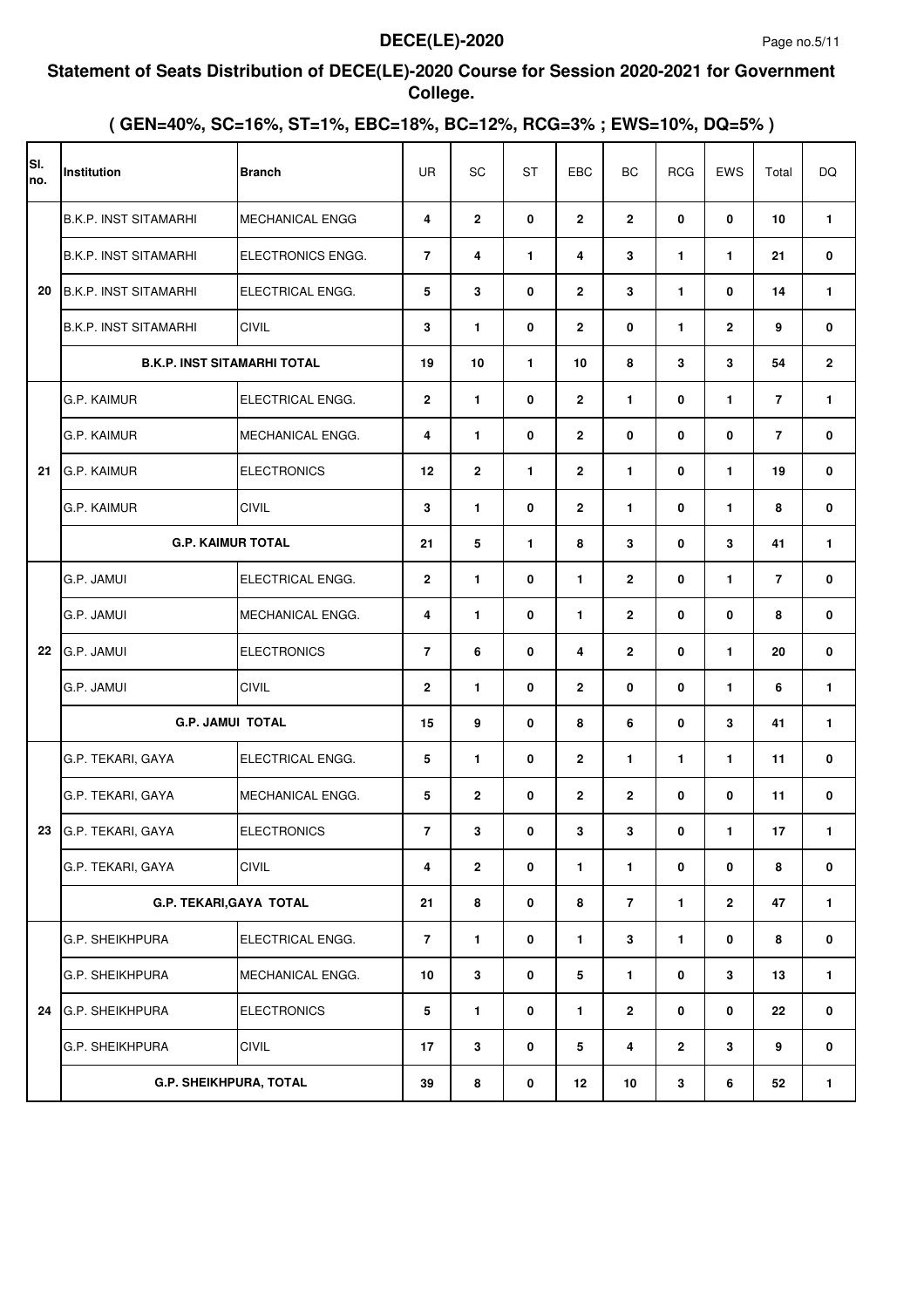#### **Statement of Seats Distribution of DECE(LE)-2020 Course for Session 2020-2021 for Government College.**

| SI.<br>no. | Institution                  | <b>Branch</b>           | UR             | SC                      | <b>ST</b>    | EBC            | BC             | <b>RCG</b>     | EWS            | Total          | <b>DQ</b>    |
|------------|------------------------------|-------------------------|----------------|-------------------------|--------------|----------------|----------------|----------------|----------------|----------------|--------------|
|            | G.P. MUNGER                  | ELECTRICAL ENGG.        | $\overline{2}$ | $\mathbf{1}$            | 0            | $\mathbf{2}$   | $\mathbf{1}$   | 0              | $\mathbf{1}$   | $\overline{7}$ | $\mathbf{1}$ |
|            | G.P. MUNGER                  | MECHANICAL ENGG.        | 4              | $\mathbf{1}$            | 0            | $\mathbf{2}$   | $\mathbf{1}$   | 0              | 0              | 8              | 0            |
| 25         | G.P. MUNGER                  | <b>ELECTRONICS</b>      | 5              | $\mathbf{1}$            | 0            | $\mathbf{2}$   | 0              | $\mathbf{1}$   | 1              | 10             | 1            |
|            | G.P. MUNGER                  | COMPUTER Sc. & ENGG.    | 8              | 3                       | $\mathbf{1}$ | 5              | $\mathbf{2}$   | 0              | $\mathbf{2}$   | 21             | 0            |
|            | <b>G.P. MUNGER, TOTAL</b>    |                         | 19             | 6                       | 1            | 11             | 4              | 1.             | 4              | 46             | $\mathbf{2}$ |
|            | G.P. RAGHOPUR, SUPAUL        | ELECTRICAL ENGG.        | 3              | $\mathbf{1}$            | 0            | 1.             | 1              | 0              | $\mathbf{1}$   | $\overline{7}$ | 0            |
|            | G.P. RAGHOPUR, SUPAUL        | MECHANICAL ENGG.        | $\overline{2}$ | $\mathbf{1}$            | 0            | 1              | $\mathbf{1}$   | 0              | $\mathbf{1}$   | 6              | 0            |
| 26         | G.P. RAGHOPUR, SUPAUL        | <b>ELECTRONICS</b>      | 3              | $\overline{\mathbf{4}}$ | 0            | 1              | $\mathbf{2}$   | 0              | $\mathbf{1}$   | 11             | 0            |
|            | G.P. RAGHOPUR, SUPAUL        | <b>CIVIL</b>            | $\overline{2}$ | $\mathbf{1}$            | $\mathbf{1}$ | 1              | 0              | 0              | $\mathbf{1}$   | 6              | 1            |
|            | G.P. RAGHOPUR, SUPAUL TOTAL  |                         | 10             | $\overline{7}$          | $\mathbf{1}$ | 4              | 4              | 0              | 4              | 30             | 1            |
|            | K.M.S.G.P. SAMASTIPUR        | ELECTRICAL ENGG.        | 3              | $\mathbf{1}$            | 0            | $\mathbf{2}$   | 1              | $\blacksquare$ | $\mathbf{0}$   | 8              | 0            |
|            | K.M.S.G.P. SAMASTIPUR        | <b>MECHANICAL ENGG.</b> | 4              | $\overline{2}$          | 0            | $\mathbf{2}$   | 0              | $\mathbf{2}$   | 1              | 11             | 0            |
| 27         | K.M.S.G.P. SAMASTIPUR        | <b>ELECTRONICS</b>      | 9              | $\overline{\mathbf{4}}$ | 0            | $\mathbf{2}$   | $\mathbf{1}$   | 0              | $\mathbf{1}$   | 17             | 1            |
|            | K.M.S.G.P. SAMASTIPUR        | <b>CIVIL</b>            | 3              | $\mathbf{1}$            | 0            | 1.             | $\mathbf{1}$   | 0              | $\mathbf{0}$   | 6              | 0            |
|            | K.M.S.G.P. SAMASTIPUR, TOTAL |                         | 19             | 8                       | 0            | $\overline{7}$ | 3              | 3              | $\overline{2}$ | 42             | 1            |
|            | G.P. BANKA                   | ELECTRICAL ENGG.        | $\overline{2}$ | $\mathbf{1}$            | 0            | 3              | 1              | 0              | $\mathbf{1}$   | 8              | 0            |
|            | G.P. BANKA                   | <b>MECHANICAL ENGG.</b> | 3              | $\mathbf{1}$            | 0            | 1              | $\mathbf{2}$   | 1.             | 0              | 8              | 1            |
| 28         | G.P. BANKA                   | <b>ELECTRONICS</b>      | 8              | 0                       | 0            | 1              | 1              | 0              | 1              | 11             | 0            |
|            | G.P. BANKA                   | CIVIL                   | $\mathbf{2}$   | $\mathbf{1}$            | 0            | $\mathbf{2}$   | 0              | 1.             | 1              | $\overline{7}$ | 0            |
|            | <b>G.P. BANKA, TOTAL</b>     |                         | 15             | 3                       | 0            | $\overline{7}$ | 4              | $\mathbf{2}$   | 3              | 34             | 1            |
|            | G.P. MADHEPURA               | ELECTRICAL ENGG.        | $\mathbf{2}$   | $\mathbf{1}$            | 1            | 1              | $\mathbf 0$    | 1              | $\mathbf{1}$   | $\overline{7}$ | 1.           |
|            | G.P. MADHEPURA               | MECHANICAL ENGG.        | 3              | $\mathbf{1}$            | $\mathbf 0$  | $\mathbf{1}$   | 4              | 1              | $\mathbf{1}$   | 11             | 0            |
| 29         | G.P. MADHEPURA               | <b>ELECTRONICS</b>      | $\overline{7}$ | $\overline{2}$          | 1            | 4              | $\overline{2}$ | 1              | 1              | 18             | 1.           |
|            | G.P. MADHEPURA               | CIVIL                   | 3              | $\mathbf{1}$            | 0            | 1              | 2              | 0              | 0              | $\overline{7}$ | 0            |
|            | G.P. MADHEPURA, TOTAL        |                         | 15             | 5                       | $\mathbf{2}$ | 7              | 8              | 3              | 3              | 43             | $\mathbf{2}$ |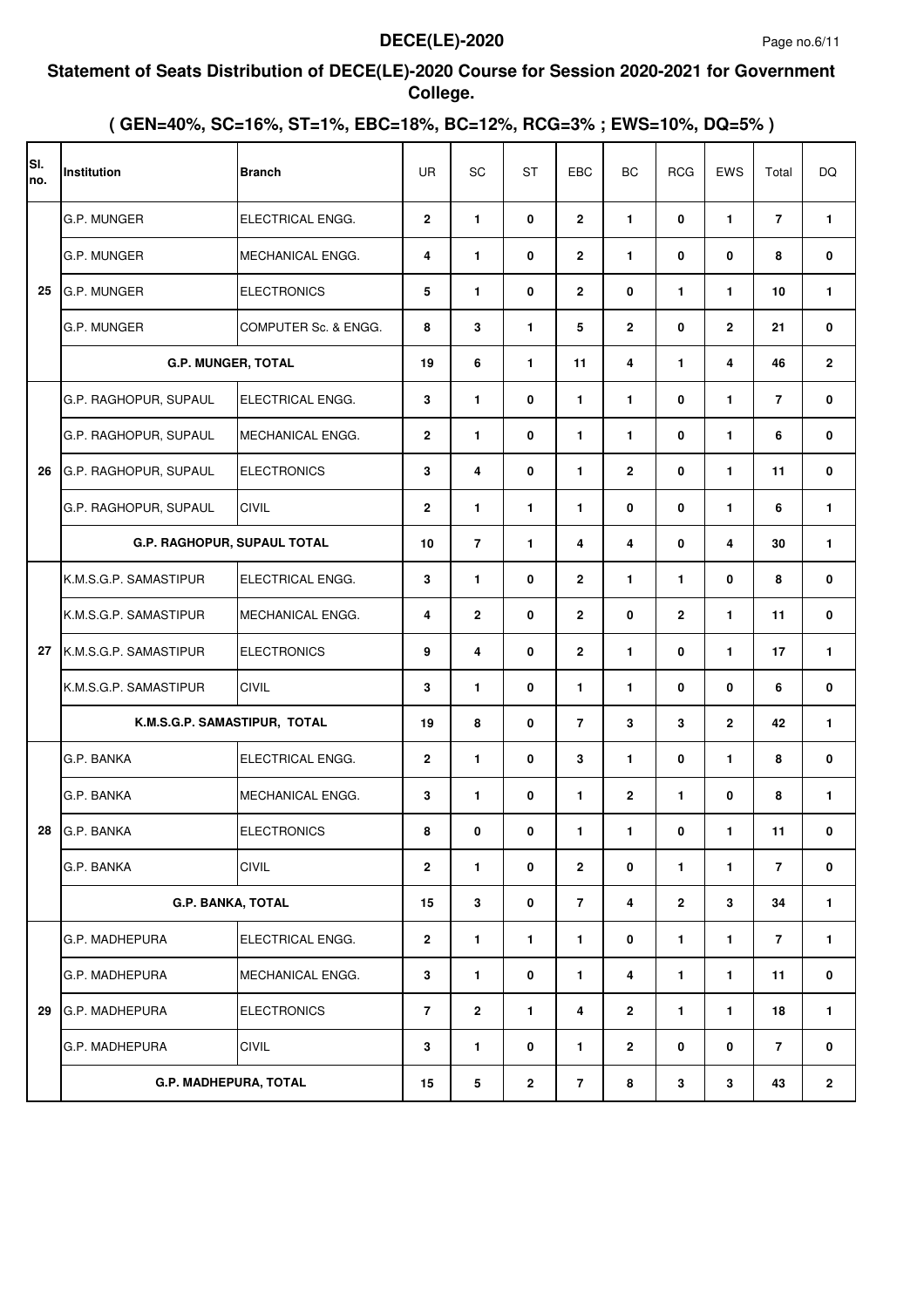#### **Statement of Seats Distribution of DECE(LE)-2020 Course for Session 2020-2021 for Government College.**

| SI.<br>no. | Institution                      | <b>Branch</b>           | <b>UR</b>      | SC             | <b>ST</b>    | EBC            | BC                      | <b>RCG</b>     | EWS            | Total          | <b>DQ</b>    |
|------------|----------------------------------|-------------------------|----------------|----------------|--------------|----------------|-------------------------|----------------|----------------|----------------|--------------|
|            | B.K.N.S.G.P. GOPALGANJ           | ELECTRICAL ENGG.        | 3              | $\mathbf{1}$   | 0            | $\mathbf{1}$   | $\mathbf{1}$            | 0              | $\mathbf 0$    | 6              | $\mathbf{1}$ |
|            | B.K.N.S.G.P. GOPALGANJ           | MECHANICAL ENGG.        | $\overline{2}$ | $\mathbf{1}$   | 0            | $\mathbf{1}$   | $\mathbf{1}$            | $\mathbf{0}$   | $\mathbf{1}$   | 6              | 0            |
| 30         | B.K.N.S.G.P. GOPALGANJ           | ELECTRONICS ENGG.       | $\overline{7}$ | $\overline{2}$ | 0            | 1              | $\mathbf{1}$            | 0              | $\mathbf{1}$   | 12             | 0            |
|            | B.K.N.S.G.P. GOPALGANJ           | <b>CIVIL ENGG</b>       | 5              | $\mathbf{2}$   | 0            | $\overline{2}$ | $\mathbf{1}$            | $\blacksquare$ | $\mathbf{1}$   | $12 \,$        | 0            |
|            | B.K.N.G.P.GOPALGANJ, TOTAL       |                         | 17             | 6              | 0            | 5              | 4                       | 1.             | 3              | 36             | 1            |
|            | G.P. BUXAR                       | <b>CIVIL ENGG</b>       | 4              | $\mathbf{1}$   | 0            | $\overline{2}$ | $\mathbf{1}$            | $\mathbf{0}$   | 3              | 11             | 0            |
|            | G.P. BUXAR                       | ELECTRICAL ENGG.        | 3              | $\mathbf{1}$   | 0            | $\mathbf{1}$   | $\mathbf{1}$            | $\blacksquare$ | $\mathbf{0}$   | $\overline{7}$ | 0            |
| 31         | G.P. BUXAR                       | MECHANICAL ENGG.        | 4              | 3              | $\mathbf 0$  | $\mathbf{1}$   | $\mathbf{1}$            | $\blacksquare$ | $\mathbf{1}$   | 11             | 0            |
|            | G.P. BUXAR                       | ELECTRONICS ENGG.       | $\overline{7}$ | 4              | 0            | 4              | $\overline{2}$          | $\blacksquare$ | $\overline{2}$ | 20             | 1            |
|            | <b>G.P. BUXAR TOTAL</b>          |                         | 18             | 9              | 0            | 8              | 5                       | 3              | 6              | 49             | 1            |
|            | G.P. WEST CHAMPARAN              | <b>CIVIL ENGG</b>       | 5              | 3              | 0            | $\overline{2}$ | $\mathbf{1}$            | $\blacksquare$ | $\mathbf{0}$   | 6              | 0            |
|            | G.P. WEST CHAMPARAN              | ELECTRICAL ENGG.        | $\mathbf{2}$   | $\mathbf{1}$   | 0            | $\mathbf{1}$   | $\mathbf{1}$            | 0              | $\mathbf{1}$   | $\overline{7}$ | 0            |
| 32         | <b>G.P. WEST CHAMPARAN</b>       | MECHANICAL ENGG.        | $\overline{2}$ | $\mathbf{1}$   | 0            | 1              | $\mathbf{1}$            | 1.             | $\mathbf{1}$   | 12             | 1            |
|            | G.P. WEST CHAMPARAN              | ELECTRONICS ENGG.       | $\overline{2}$ | 3              | $\mathbf{1}$ | $\mathbf{1}$   | $\mathbf{1}$            | $\mathbf{2}$   | $\mathbf{0}$   | 10             | 0            |
|            | <b>G.P. WEST CHAMPARAN TOTAL</b> |                         | 11             | 8              | $\mathbf{1}$ | 5              | $\overline{\mathbf{4}}$ | 4              | $\overline{2}$ | 35             | 1            |
|            | G.P. KISHANGANJ                  | <b>CIVIL ENGG</b>       | 3              | $\mathbf{1}$   | $\mathbf{1}$ | 3              | $\mathbf{1}$            | 1.             | $\mathbf{0}$   | 10             | 0            |
|            | IG.P. KISHANGANJ                 | ELECTRICAL ENGG.        | $\overline{2}$ | 4              | 0            | $\mathbf{2}$   | $\mathbf{1}$            | 0              | $\mathbf{1}$   | 10             | 1            |
|            | 33 G.P. KISHANGANJ               | <b>MECHANICAL ENGG.</b> | 7              | 3              | 0            | 4              | 2                       | 0              | 0              | 16             | 0            |
|            | G.P. KISHANGANJ                  | ELECTRONICS ENGG.       | 9              | 3              | 0            | 3              | 6                       | $\mathbf{1}$   | $\mathbf{2}$   | 24             | 0            |
|            | <b>G.P. KISHANGANJ TOTAL</b>     |                         | 21             | 11             | $\mathbf{1}$ | 12             | 10                      | $\mathbf{2}$   | 3              | 60             | 1            |
|            | <b>G.P. SITAMARHI</b>            | CIVIL ENGG              | 5              | 3              | $\mathbf{1}$ | 4              | $\mathbf{1}$            | 0              | 1              | 15             | 0            |
|            | <b>G.P. SITAMARHI</b>            | ELECTRICAL ENGG.        | 3              | $\mathbf{1}$   | 0            | 1              | 0                       | 0              | $\mathbf{1}$   | 6              | 1            |
| 34         | <b>G.P. SITAMARHI</b>            | <b>MECHANICAL ENGG.</b> | $\overline{2}$ | $\mathbf{1}$   | 0            | 3              | 1                       | 0              | 1              | 8              | 0            |
|            | G.P. SITAMARHI                   | ELECTRONICS ENGG.       | $\overline{2}$ | 4              | 0            | 1              | $\overline{2}$          | 0              | $\mathbf{2}$   | 11             | 1            |
|            | <b>G.P. SITAMARHI TOTAL</b>      |                         | 12             | 9              | 1            | 9              | 4                       | 0              | 5              | 40             | $\mathbf{2}$ |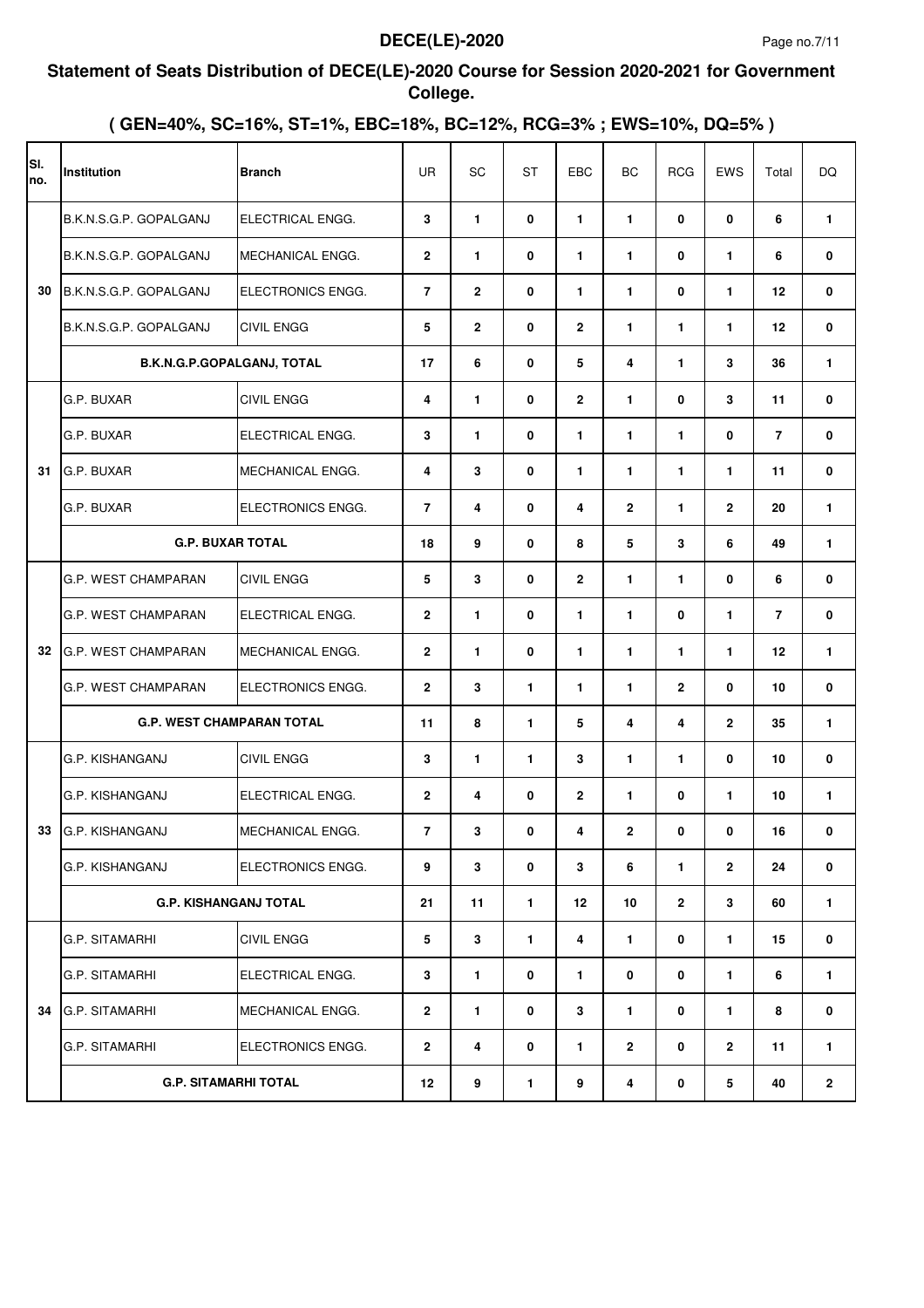#### **Statement of Seats Distribution of DECE(LE)-2020 Course for Session 2020-2021 for Government College.**

| SI.<br>Ino. | Institution                | <b>Branch</b>                | <b>UR</b>      | SC                      | <b>ST</b>    | EBC            | BC                      | <b>RCG</b>   | EWS          | Total   | DQ             |
|-------------|----------------------------|------------------------------|----------------|-------------------------|--------------|----------------|-------------------------|--------------|--------------|---------|----------------|
|             | G.P. ARARIA                | <b>CIVIL ENGG</b>            | 6              | $\mathbf{2}$            | 0            | 3              | 3                       | 0            | $\mathbf{1}$ | 15      | 0              |
|             | G.P. ARARIA                | ELECTRICAL ENGG.             | 11             | $\mathbf{2}$            | 0            | 1              | $\overline{2}$          | 0            | $\mathbf{2}$ | 18      | 0              |
| 35          | G.P. ARARIA                | <b>MECHANICAL ENGG.</b>      | 10             | $\mathbf{1}$            | 0            | 1              | $\mathbf{1}$            | 0            | 1            | 14      | 1              |
|             | G.P. ARARIA                | <b>ELECTRONICS ENGG.</b>     | 18             | $\mathbf{1}$            | 1            | 4              | 1                       | 0            | 1            | 26      | 0              |
|             |                            | <b>G.P. ARARIA TOTAL</b>     | 45             | 6                       | $\mathbf{1}$ | 9              | $\overline{7}$          | 0            | 5            | 73      | 1              |
|             | G.P. NAWADA                | CIVIL ENGG                   | 3              | $\mathbf{1}$            | 0            | $\mathbf{2}$   | $\overline{2}$          | 0            | 0            | 8       | 0              |
|             | G.P. NAWADA                | ELECTRICAL ENGG.             | 3              | $\mathbf{1}$            | $\mathbf{1}$ | $\mathbf{2}$   | $\mathbf{1}$            | 0            | 1            | 9       | 1              |
| 36          | G.P. NAWADA                | MECHANICAL ENGG.             | $\overline{2}$ | 3                       | $\mathbf{1}$ | $\mathbf{2}$   | 0                       | 0            | 1            | 9       | 0              |
|             | G.P. NAWADA                | ELECTRONICS ENGG.            | 3              | $\mathbf{1}$            | 0            | $\mathbf{2}$   | $\mathbf{1}$            | 0            | 0            | 7       | 0              |
|             |                            | <b>G.P. NAWADA TOTAL</b>     | 11             | 6                       | $\mathbf{2}$ | 8              | $\overline{\mathbf{4}}$ | 0            | $\mathbf{2}$ | 33      | 1              |
|             | G.P. SIWAN                 | <b>CIVIL ENGG</b>            | 4              | $\mathbf{2}$            | 0            | $\mathbf{2}$   | 1                       | 0            | $\mathbf{2}$ | 11      | 1              |
|             | G.P. SIWAN                 | ELECTRICAL ENGG.             | $\mathbf{2}$   | $\mathbf{1}$            | 1            | 4              | $\mathbf{2}$            | 0            | 1            | 11      | 0              |
| 37          | G.P. SIWAN                 | MECHANICAL ENGG.             | 4              | $\mathbf{1}$            | $\mathbf{0}$ | 1              | $\mathbf{1}$            | 0            | $\mathbf{2}$ | 9       | 1              |
|             | G.P. SIWAN                 | ELECTRONICS ENGG.            | 6              | $\overline{\mathbf{4}}$ | 0            | $\overline{7}$ | $\mathbf{2}$            | 0            | 4            | 23      | 0              |
|             |                            | <b>G.P. SIWAN TOTAL</b>      | 16             | 8                       | $\mathbf{1}$ | 14             | 6                       | 0            | 9            | 54      | $\mathbf 2$    |
|             | G.P. AURANGABAD            | <b>CIVIL ENGG</b>            | 5              | $\overline{2}$          | 0            | 1              | $\mathbf{1}$            | 1.           | 1            | 11      | 0              |
|             | G.P. AURANGABAD            | <b>MECHANICAL ENGG</b>       | 4              | 3                       | 0            | 3              | $\mathbf{1}$            | 0            | $\mathbf{1}$ | $12 \,$ | 1              |
| 38          | G.P. AURANGABAD            | ELECTRICAL ENGG.             | 3              | 1                       | 0            | 4              | 0                       | 1.           | $\mathbf{1}$ | $10\,$  | 0              |
|             | G.P. AURANGABAD            | ELECTRONICS ENGG.            | 15             | $\mathbf{3}$            | 1            | 3              | $\overline{2}$          | $\mathbf{2}$ | $\mathbf{2}$ | 28      | 1.             |
|             |                            | <b>G.P. AURANGABAD TOTAL</b> | 27             | 9                       | 1            | 11             | 4                       | 4            | 5            | 61      | $\overline{2}$ |
|             | G.P. KHAGARIA              | <b>CIVIL ENGG</b>            | 5              | $\overline{2}$          | 0            | 1              | $\overline{2}$          | 0            | 0            | 10      | 0              |
|             | G.P. KHAGARIA              | MECHANICAL ENGG              | 4              | $\mathbf{2}$            | $\mathbf 0$  | 3              | 3                       | 0            | $\mathbf{1}$ | 13      | $\mathbf{1}$   |
| 39          | G.P. KHAGARIA              | ELECTRICAL ENGG.             | $\mathbf{2}$   | $\mathbf{1}$            | 0            | 3              | 1                       | 0            | 1            | 8       | 0              |
|             | G.P. KHAGARIA              | ELECTRONICS ENGG.            | 6              | $\overline{2}$          | 0            | 5              | $\overline{2}$          | 0            | 3            | 18      | 0              |
|             | <b>G.P. KHAGARIA TOTAL</b> |                              | 17             | $\overline{7}$          | 0            | 12             | 8                       | 0            | ${\bf 5}$    | 49      | $\mathbf{1}$   |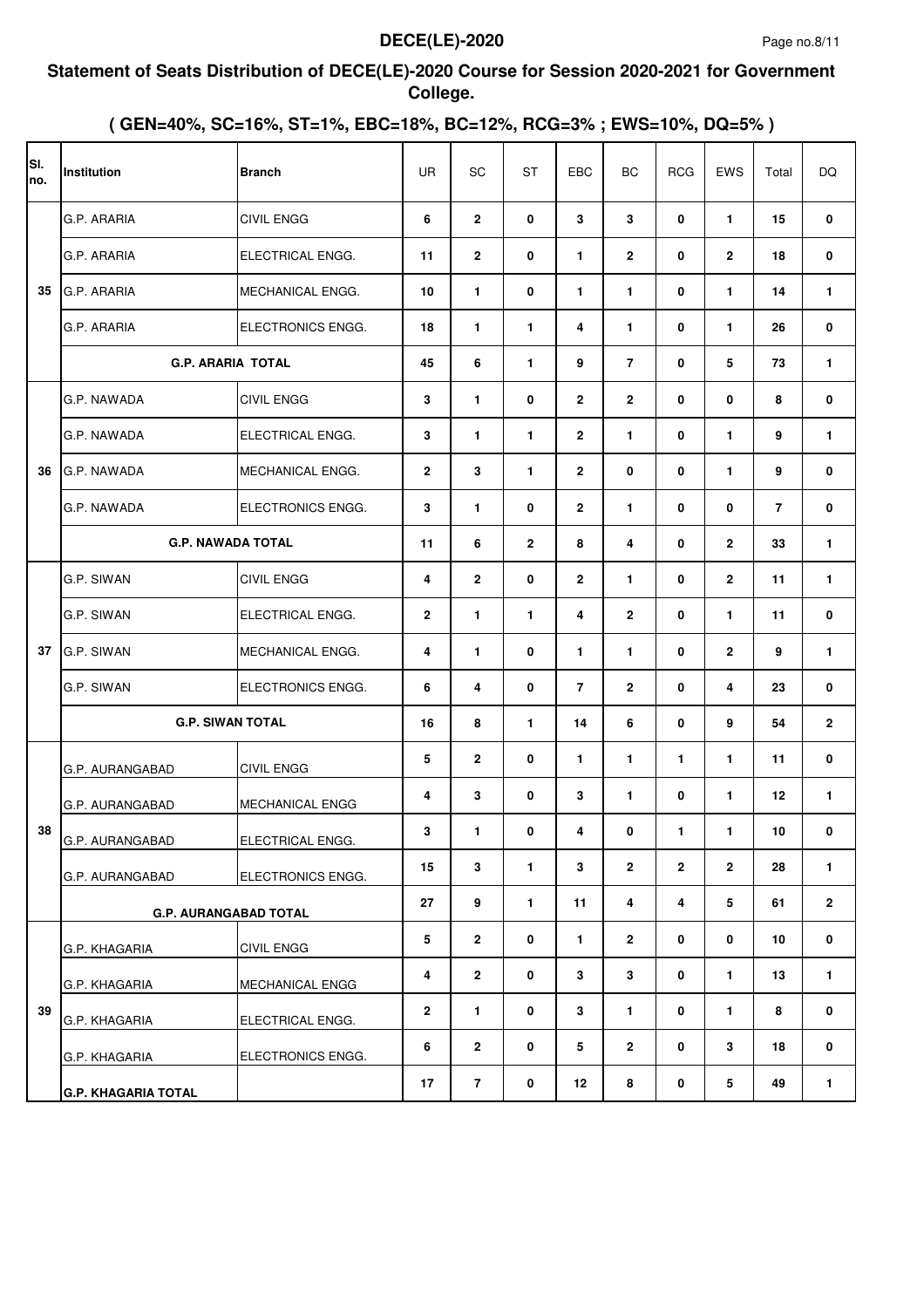#### **Statement of Seats Distribution of DECE(LE)-2020 Course for Session 2020-2021 for Government College.**

| lsı.<br>no. | <b>Institution</b>      | <b>Branch</b>                                        | <b>UR</b>      | SC             | <b>ST</b>      | EBC            | BC             | <b>RCG</b>     | EWS            | Total          | <b>DQ</b>      |
|-------------|-------------------------|------------------------------------------------------|----------------|----------------|----------------|----------------|----------------|----------------|----------------|----------------|----------------|
|             | G.P. ARWAL              | <b>CIVIL ENGG</b>                                    | 6              | $\mathbf{2}$   | 0              | $\mathbf{2}$   | $\mathbf{1}$   | 1              | 1              | 13             | 0              |
| 40          | G.P. ARWAL              | MECHANICAL ENGG                                      | 3              | $\mathbf{1}$   | 0              | $\mathbf{2}$   | 0              | $\bf{0}$       | 1              | $\overline{7}$ | 1              |
|             | G.P. ARWAL              | ELECTRICAL ENGG.                                     | 3              | $\mathbf{1}$   | 0              | 1              | $\mathbf{1}$   | 0              | 0              | 6              | 0              |
|             | <b>G.P. ARWAL TOTAL</b> |                                                      | 12             | 4              | 0              | 5              | $\mathbf{2}$   | $\mathbf{1}$   | $\overline{2}$ | 26             | 1              |
|             | G.P. JEHANABAD          | <b>CIVIL ENGG</b>                                    | 5              | $\mathbf{1}$   | 0              | $\mathbf{2}$   | $\mathbf{1}$   | 0              | 1              | 10             | 0              |
| 41          | G.P. JEHANABAD          | <b>MECHANICAL ENGG</b>                               | 6              | $\mathbf{2}$   | 0              | $\mathbf{1}$   | $\mathbf{2}$   | $\bf{0}$       | 0              | 11             | 0              |
|             | <b>G.P. JEHANABAD</b>   | ELECTRICAL ENGG.                                     | 6              | 3              | 0              | 5              | 3              | $\blacksquare$ | $\mathbf{2}$   | 20             | $\mathbf{1}$   |
|             |                         | <b>G.P. JEHANABAD TOTAL</b>                          | 17             | 6              | 0              | 8              | 6              | $\mathbf{1}$   | 3              | 41             | 1              |
|             | G.P. BHOJPUR            | <b>CIVIL ENGG</b>                                    | 9              | 4              | 0              | 4              | $\mathbf{1}$   | $\blacksquare$ | 1              | 20             | 1              |
| 42          | G.P. BHOJPUR            | <b>MECHANICAL ENGG</b>                               | $\overline{7}$ | 3              | $\mathbf{1}$   | 3              | $\mathbf{1}$   | 0              | 3              | 18             | 0              |
|             | G.P. BHOJPUR            | ELECTRICAL ENGG.                                     | 4              | $\mathbf{1}$   | $\mathbf{1}$   | 3              | $\mathbf{2}$   | $\mathbf{0}$   | 0              | 11             | 1              |
|             |                         | <b>G.P. BHOJPUR TOTAL</b>                            | 20             | 8              | $\mathbf{2}$   | 10             | 4              | $\mathbf{1}$   | 4              | 49             | 2              |
|             |                         | G.P. Total                                           | 897            | 317            | 29             | 385            | 254            | 66             | 179            | 2101           | 54             |
|             | G.W.P.PATNA-14          | COMPUTER Sc. & ENGG.                                 | 5              | $\mathbf{1}$   | 0              | $\mathbf{2}$   | 0              | $\mathbf{1}$   | $\mathbf{0}$   | 9              | 1              |
|             | G.W.P.PATNA-14          | ELECTRICAL ENGG.                                     | $\overline{2}$ | $\overline{2}$ | 0              | 1.             | $\overline{2}$ | 0              | $\mathbf{1}$   | 8              | 0              |
|             | G.W.P.PATNA-14          | ELECTRONICS ENGG.                                    | 4              | $\Omega$       | $\Omega$       | 3              | $\overline{2}$ | $\Omega$       | 2              | 11             | $\mathbf 0$    |
| 42          | G.W.P.PATNA-14          | <b>ARCHITECTURAL</b><br><b>ASSISTENCESHIP</b>        | 3              | 4              | $\mathbf 0$    | $\mathbf{1}$   | 3              | $\Omega$       | $\Omega$       | 11             | 0              |
|             | G.W.P.PATNA-14          | MANAGEMENT TECH.<br>(MOP)                            | 12             | 4              | 0              | $\mathbf{1}$   | 0              | 0              | $\overline{c}$ | 19             | $\mathbf{1}$   |
|             | G.W.P.PATNA-14          | MANAGEMENT TECH. (LIB.<br>SC.)                       | 6              | $\mathbf{1}$   | $\mathbf{1}$   | 5              | $\mathbf{2}$   | $\mathbf{1}$   | 0              | 16             | 0              |
|             |                         | G.W.P.PATNA-14 Total                                 | 32             | 12             | $\mathbf{1}$   | 13             | 9              | $\overline{2}$ | 5              | 74             | $\overline{2}$ |
|             | G.W.P.MUZAFFARPUR       | COMPUTER Sc. & ENGG.                                 | 3              | $\overline{2}$ | $\mathbf{1}$   | $\mathbf{1}$   | $\mathbf{1}$   | 0              | $\mathbf 0$    | 8              | 0              |
|             | G.W.P.MUZAFFARPUR       | ELECTRONICS ENGG.                                    | 3              | $\mathbf 0$    | $\mathbf 0$    | $\overline{2}$ | 3              | 0              | $\mathbf{1}$   | 9              | 0              |
|             | G.W.P.MUZAFFARPUR       | <b>MANAGEMENT TECH.</b><br>(MOP)                     | $\mathbf{1}$   | $\mathbf{1}$   | 0              | $\mathbf{1}$   | $\mathbf{1}$   | 0              | 0              | 4              | 0              |
| 44          | G.W.P.MUZAFFARPUR       | MANAGEMENT TECH. (LIB.<br>SC.)                       | $\mathbf{1}$   | $\mathbf{1}$   | $\mathbf 0$    | 0              | $\mathbf{1}$   | 0              | $\mathbf{1}$   | 4              | 0              |
|             | G.W.P.MUZAFFARPUR       | <b>COSTUME DESIGN &amp;</b><br><b>GARMENT MAKING</b> | 2              | $\mathbf{0}$   | $\mathbf 0$    | $\mathbf{1}$   | $\mathbf{1}$   | $\mathbf 0$    | $\mathbf 0$    | 4              | $\mathbf{1}$   |
|             |                         | <b>G.W.P.MUZAFFARPUR Total</b>                       | 10             | 4              | $\mathbf{1}$   | 5              | $\overline{7}$ | 0              | $\overline{2}$ | 29             | 1              |
|             |                         | G.W.P. Total                                         | 42             | 16             | $\overline{2}$ | 18             | 16             | $\overline{2}$ | $\overline{7}$ | 103            | 3              |
|             |                         | <b>Grand Total</b>                                   | 939            | 333            | 31             | 403            | 270            | 68             | 186            | 2204           | 57             |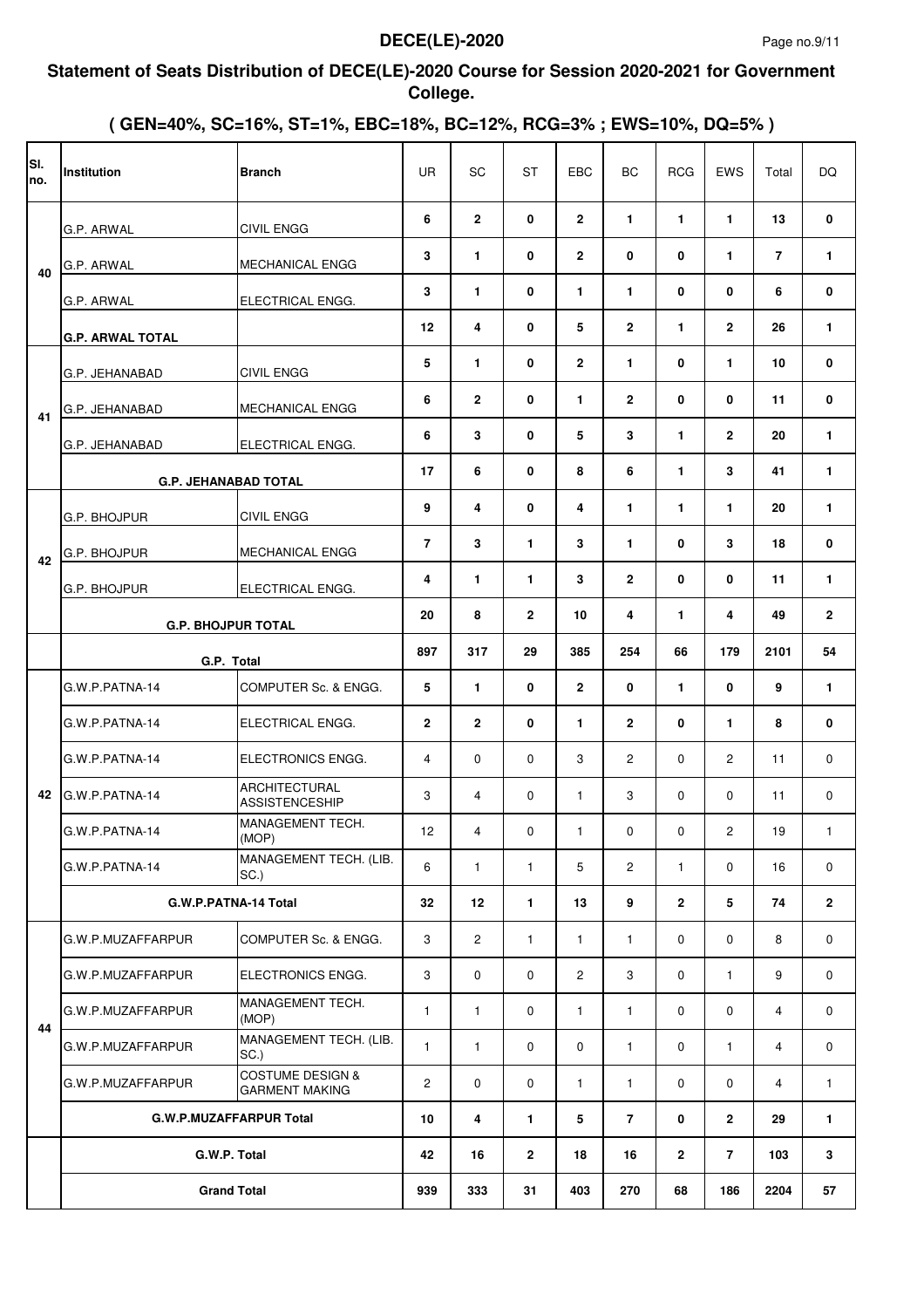# **Statement of Seats of DECE(LE)-2020 Course for Session 2020-2021 for Private College.**

| SL.NO.         | Institution                                 | <b>Branch</b>                          | 10% of<br><b>Total</b><br>Intake | <b>Seats</b><br>vacant after<br><b>Admission</b><br>in first year<br><b>Session</b><br>2019-20 | Total<br><b>Unreserved</b><br>Seat |
|----------------|---------------------------------------------|----------------------------------------|----------------------------------|------------------------------------------------------------------------------------------------|------------------------------------|
|                | P.K.P. AURANGABAD                           | <b>CIVIL ENGG</b>                      | 6                                | $\Omega$                                                                                       | 6                                  |
|                | P.K.P. AURANGABAD                           | COMPUTER Sc. & ENGG.                   | 6                                | $\overline{2}$                                                                                 | 8                                  |
|                | P.K.P. AURANGABAD                           | ELECTRICAL ENGG.                       | 6                                | $\mathbf 0$                                                                                    | 6                                  |
| $\mathbf{1}$   | P.K.P. AURANGABAD                           | ELEC. & COMMUNICATION ENGG.            | 6                                | 16                                                                                             | 22                                 |
|                | P.K.P. AURANGABAD                           | <b>MECHANICAL ENGG.</b>                | 6                                | $\mathbf 0$                                                                                    | 6                                  |
|                | P.K.P. AURANGABAD Total                     |                                        | 30                               | 18                                                                                             | 48                                 |
|                | J.P.I.T. NALANDA.                           | <b>CIVIL ENGG</b>                      | 12                               | $\mathbf 0$                                                                                    | 12 <sup>2</sup>                    |
|                | J.P.I.T. NALANDA.                           | ELECTRICAL ENGG.                       | 6                                | $\mathbf 0$                                                                                    | 6                                  |
| $\overline{2}$ | J.P.I.T. NALANDA.                           | MECHANICAL ENGG.                       | 12                               | 4                                                                                              | 16                                 |
|                | J.P.I.T. NALANDA Total                      |                                        | 30                               | 4                                                                                              | 34                                 |
|                | E. C. P. Vaishali                           | <b>CIVIL ENGG</b>                      | 12                               | $\mathbf 0$                                                                                    | 12                                 |
|                | E. C. P. Vaishali                           | <b>MECHANICAL ENGG</b>                 | 6                                | $\mathbf 0$                                                                                    | 6                                  |
| 3              | E. C. P. Vaishali                           | <b>ELECTRICAL ENGG</b>                 | 6                                | $\mathbf 0$                                                                                    | 6                                  |
|                | E. C. P. Vaishali                           | <b>MECHANICAL ENGG</b><br>(Automobile) | 6                                | $\mathbf 0$                                                                                    | 6                                  |
|                | <b>E.C.P.VAISHALI Total</b>                 |                                        | 30                               | 0                                                                                              | 30                                 |
|                | G.M.C.P. HARNAUT, NALANDA                   | <b>CIVIL ENGG</b>                      | 6                                | $\mathbf 0$                                                                                    | 6                                  |
|                | G.M.C.P. HARNAUT, NALANDA                   | ELECTRICAL ENGG                        | 6                                | 1                                                                                              | $\overline{7}$                     |
| 4              | G.M.C.P. HARNAUT, NALANDA                   | MECHANICAL ENGG                        | 6                                | 21                                                                                             | 27                                 |
|                | G.M.C.P. HARNAUT, NALANDA                   | <b>ELECTRONICS ENGG</b>                | 6                                | 37                                                                                             | 43                                 |
|                | G.M.C.P. HARNAUT, NALANDA                   |                                        | 24                               | 59                                                                                             | 83                                 |
|                | GEMS POLY. COLLEGE, AURANGABAD              | <b>CIVIL ENGG</b>                      | 6                                | $\mathbf{1}$                                                                                   | $\overline{7}$                     |
|                | GEMS POLY. COLLEGE, AURANGABAD              | COMPUTER Sc. & ENGG.                   | 6                                | 11                                                                                             | 17                                 |
| ${\bf 5}$      | GEMS POLY. COLLEGE, AURANGABAD              | <b>ELECTRICAL ENGG</b>                 | 6                                | 3                                                                                              | 9                                  |
|                | GEMS POLY. COLLEGE, AURANGABAD              | MECHANICAL ENGG                        | 6                                | 13                                                                                             | 19                                 |
|                | GEMS POLY. COLLEGE, AURANGABAD              | ELE & ELECTRONICS ENGG                 | 6                                | $\overline{7}$                                                                                 | 13                                 |
|                | <b>GEMS POLY. COLLEGE, AURANGABAD TOTAL</b> |                                        | 30                               | 35                                                                                             | 65                                 |
|                | BUDHA POLY INSTITUTE, GAYA                  | CIVIL ENGG                             | 12                               | 17                                                                                             | 29                                 |
|                | BUDHA POLY INSTITUTE, GAYA                  | <b>ELECTRICAL ENGG</b>                 | 12                               | 31                                                                                             | 43                                 |
| 6              | BUDHA POLY INSTITUTE, GAYA                  | <b>MECHANICAL ENGG</b>                 | 12                               | 84                                                                                             | 96                                 |
|                | BUDHA POLY INSTITUTE, GAYA                  | <b>ELECTRONICS ENGG</b>                | 6                                | 50                                                                                             | 56                                 |
|                | <b>BUDHA POLY INSTITUTE, GAYA Total</b>     |                                        | 42                               | 182                                                                                            | 224                                |